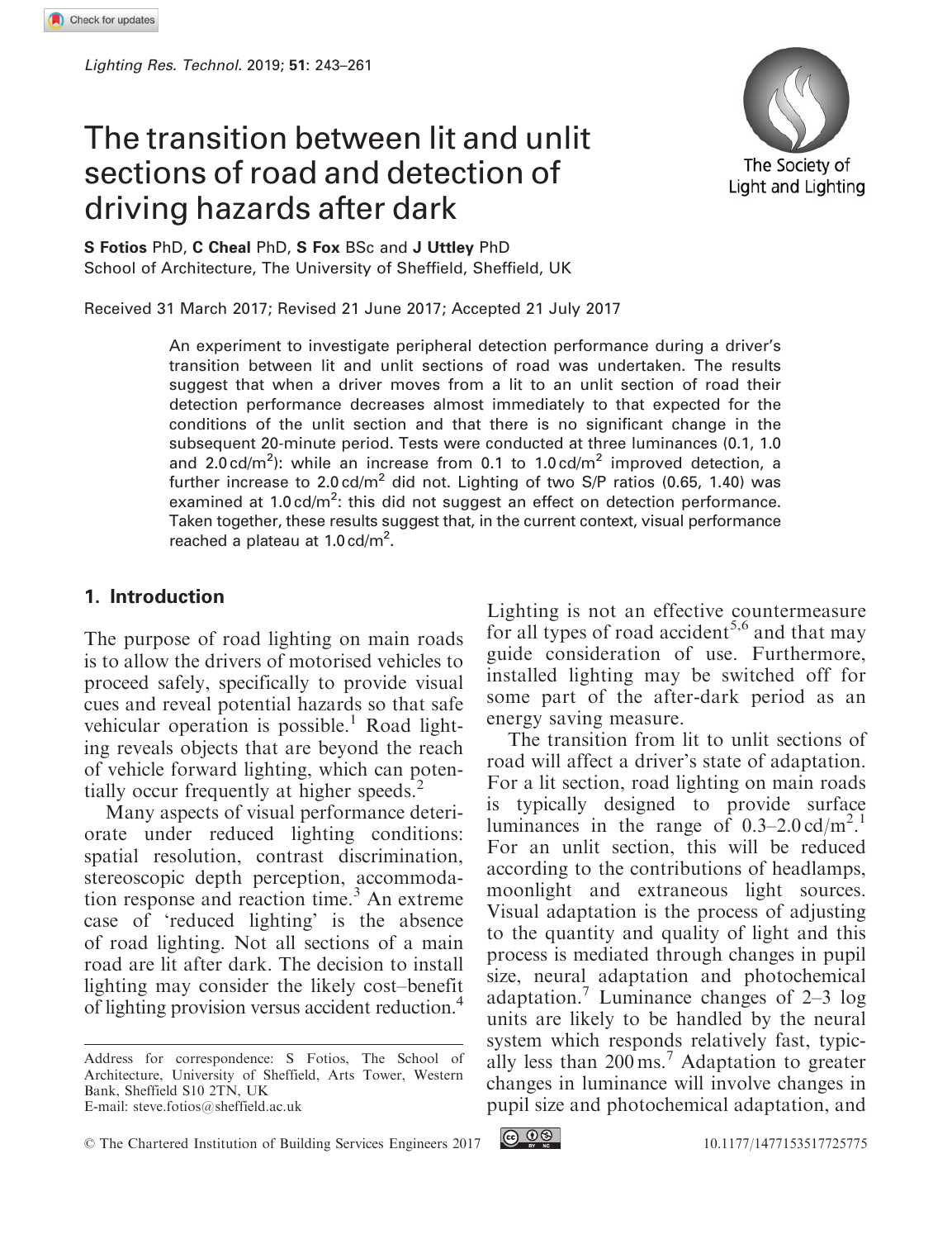hence the relative contributions in peripheral vision of the rod and cone receptors.

This paper describes an experiment carried out to investigate detection in peripheral vision across the transition between lit and unlit (and vice versa) sections of road. This was done using a scale model simulating the visual scene of a driver to determine how detection performance was affected by the sudden transition and subsequent long-term adaptation.

# 2. Apparatus

Hazard detection was investigated using a 1:10 scale model simulating a driver's view of a road. The driver was located in the middle lane of a three-lane carriageway. The road was lit by the driver's own head-lighting on a dipped setting (these were switched on for all trials) and by two arrays of LEDs simulating overhead road lighting. Two detection tasks were carried out in parallel – detection of a suddenly appearing obstacle in the road ahead and detection of one or other of the two vehicles ahead moving into the driver's lane. A dynamic fixation task was used to add cognitive load during trials and to direct attention ahead rather than onto the detection tasks. The effect of the lit–unlit transition was analysed by comparing the frequency of correct detection responses and the reaction time of these responses. Reported here is a summary of the apparatus: a more complete description is reported elsewhere.<sup>8,9</sup>

Figure 1 shows the test chamber, this having dimensions approximately 5 m long, 2.5 m wide and 1.5 m high. A driver–participant sitting outside the chamber viewed the interior through an acrylic windscreen (Figure 2), placing their horizontal sightline approximately 150 mm above the chamber floor (the road surface), with the top of the windscreen being 200 mm above this surface. When seated and looking towards the fixation mark, test participants were not able to see the LED arrays directly. The chamber floor was painted in neutral grey (Munsell N5) to represent an asphalt road surface and other interior surfaces were painted mattblack. The back wall of the chamber was a dark grey rear-projection screen.

# 2.1. Lighting

Road lighting was simulated by two LED luminaires located above transparent sections of the ceiling (Figure 1). Table 1 shows the light settings used in this work. The luminances were chosen to represent those typical on UK roads<sup>10</sup> with the log unit difference employed with the expectation of revealing a significant effect on detection. Two spectra were chosen, these representing the scotopic/ photopic  $(S/P)$  ratio of high pressure sodium (HPS,  $S/P = 0.65$ ) and metal halide (MH,  $S/P = 1.40$ ) lighting.

Road surface luminance was measured along the centreline of the middle lane, using a Konica-Minolta LS110 Meter with a  $\frac{1}{8}$  capture field, with the luminance meter in the location of the test participant as a driver (but without the windscreen). Measurements were recorded at 0.5 m intervals starting at 0.45 m from the far wall (i.e. directly underneath the further LED array). The nominal luminances shown in Table 1 are those at the location of the detection targets. Considering only those luminances measured between the two LED arrays (simulating road lighting at a spacing of 27 m), the mean luminance was 0.87 that of the nominal luminance and with a longitudinal uniformity (minimum/ maximum) of 0.58. For the nominal luminance of  $1.0 \text{ cd/m}^2$ , the minimum and maximum luminances were  $0.62 \text{ cd/m}^2$  and  $1.08 \text{ cd/m}^2$ , respectively.

Low beam forward lighting from the participant's vehicle was simulated using two white LEDs (4000 K). The beam pattern was produced using individual LED lenses and fine-tuned with small adjustable barn doors and opaque masking tape. Beam intensity was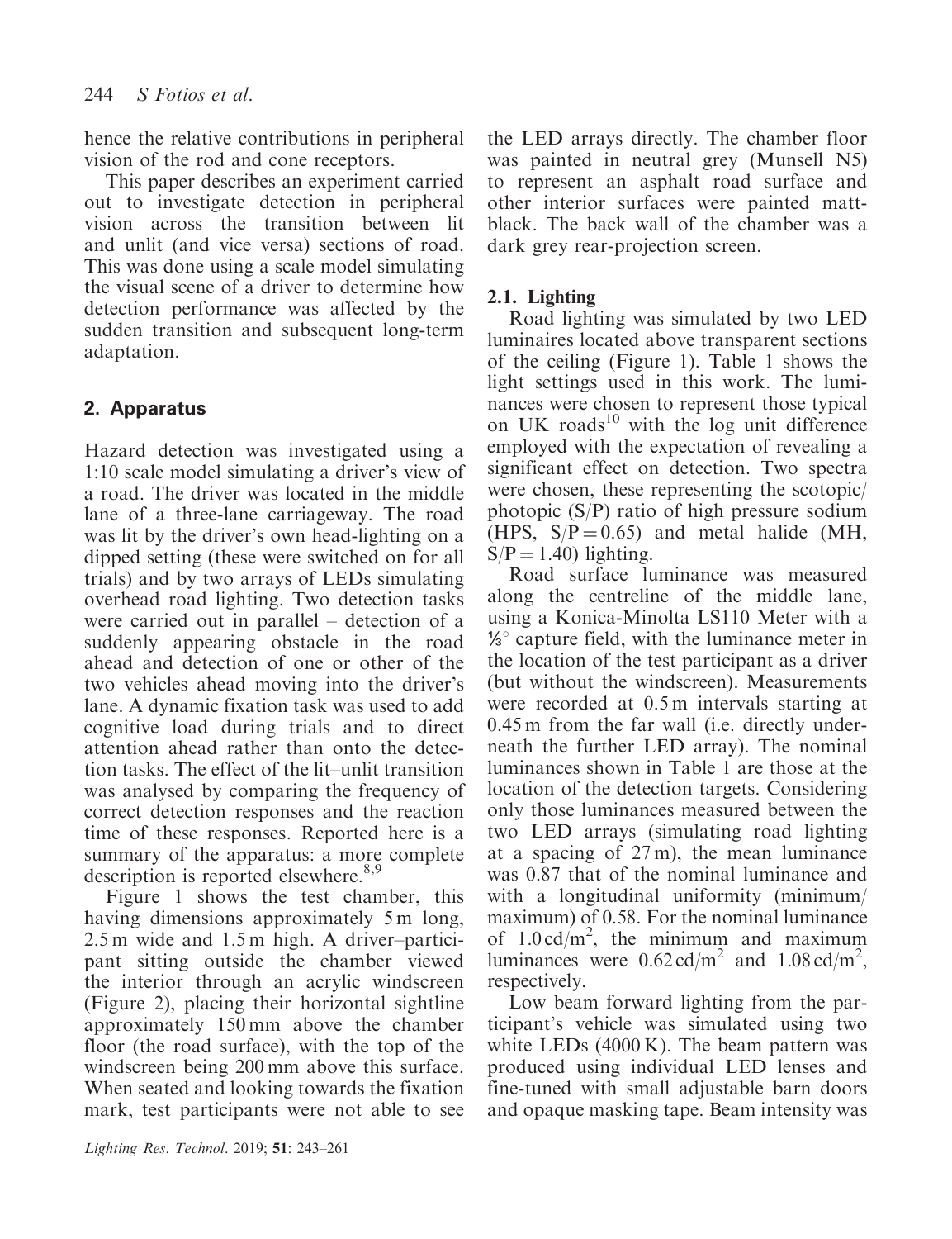

Figure 1. Plan and section of the test chamber showing the detection targets, overhead road lighting, vehicle forward lighting and viewing position.

controlled with a dimmable constant-current LED driver. The visual impact of the forward lighting is shown in Figure 2. Vertical illuminances from the headlights were 0.16 lux at the obstacle and 0.13 lux and 0.17 lux in front of the left-hand and right-hand cars, respectively. For this work, the headlamps were used to enhance the apparent simulation (i.e. to promote ecological validity) within a study of road lighting rather than to

purposefully illuminate the detection objects, and thus these illuminances are lower than typical. $11$ 

#### 2.2. Detection tasks

Test participants were required to detect two events; the appearance of a static obstacle on the road ahead and a car slightly ahead moving into the same lane. In the scale model, the driver was located in the middle lane of a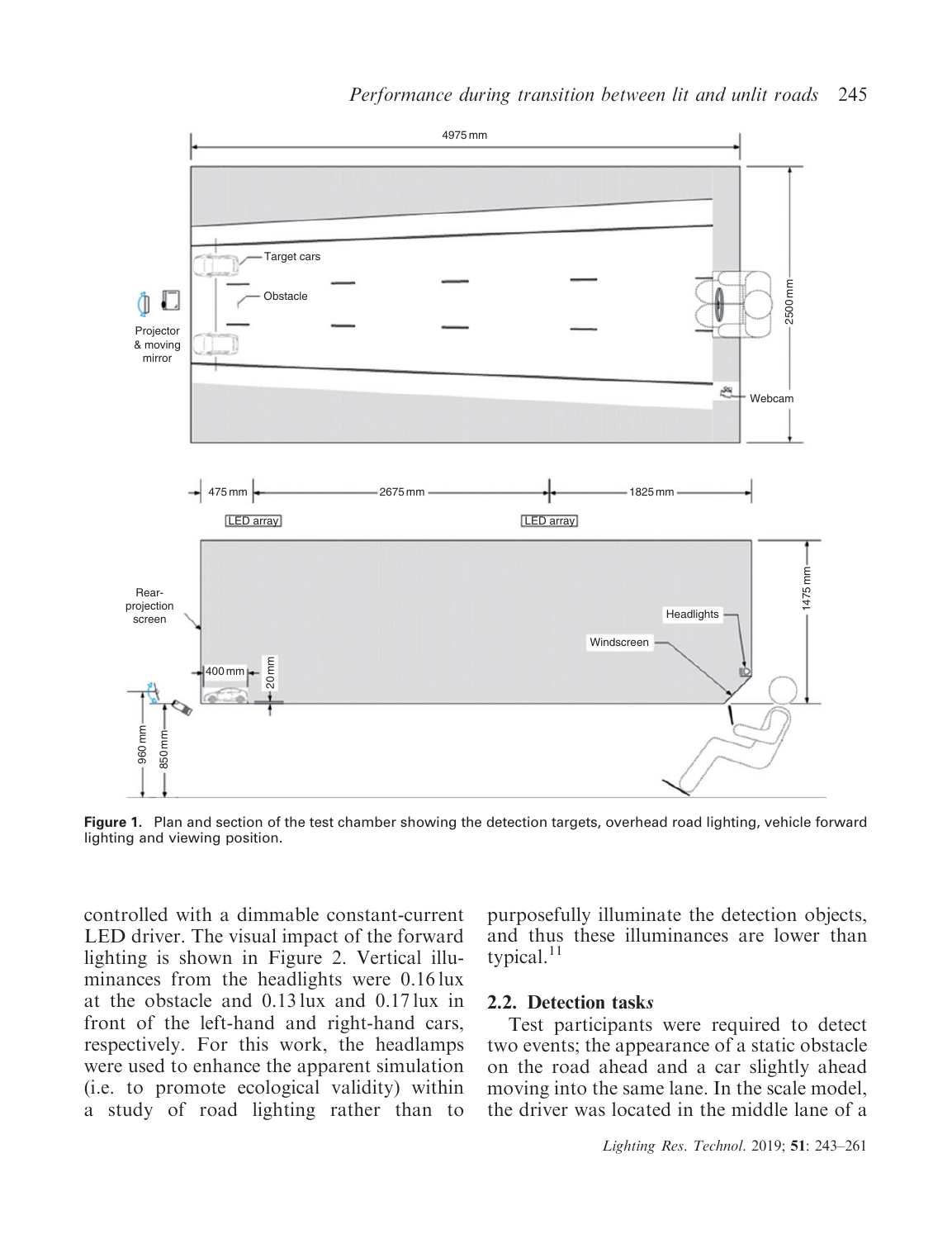

Figure 2. Left: The participant's view of the road ahead, showing the detection-response buttons on the steering wheel. Right: the view ahead as lit only by the driver's headlights. Note: laboratory lighting switched on for left-hand photograph to reveal the steering wheel: this lighting was switched off during all trials.

Table 1 Summary of lighting conditions

| Light               | Nominal<br>setting luminance ratio<br>(cd/m <sup>2</sup> ) | S/P                  | Chromaticity (CIE 2 degree) |                      |  |  |  |
|---------------------|------------------------------------------------------------|----------------------|-----------------------------|----------------------|--|--|--|
|                     |                                                            |                      | x                           |                      |  |  |  |
| $\overline{2}$<br>3 | 1.0<br>0.1<br>1.0                                          | 0.65<br>1.40<br>1.40 | 0.54<br>0.46<br>0.46        | 0.41<br>0.41<br>0.41 |  |  |  |
| $\overline{4}$      | 2.0                                                        | 1.40                 | 0.46                        | 0.41                 |  |  |  |

three-lane carriageway. The obstacle was also located in the middle lane. The target cars were located in the nearside and offside lanes, with their movement into the middle lane being the detection event. All three targets were located 4.7 m ahead of the driver's eyes and scaled to represent the visual sizes of real targets at 47 m.

The target cars were 1/10th scale models (Figure 3) painted the same neutral grey (Munsell N5) as the road surface. Tail lights were switched off during trials so that detection performance was a function only of changes in road lighting. To enable lanechanging movements, they were connected through a slot in the road surface to a linear guide rail. Lane change motion simulated the typical speed of a lane change<sup>12</sup> with the



Figure 3. Photograph (from the side, not from the driver's viewpoint) of a target car and the raised road surface obstacle.

lane-centre to lane-centre movement being completed in 6 seconds. Participants were instructed to press the steering wheel button when they detected the cars move from the home to the middle lane.

The second detection target represented an obstacle lying on the surface of the middle lane, scaled to represent a distance of 47 m ahead. The obstacle (a matt black rectangular vane) was normally out-of-sight below the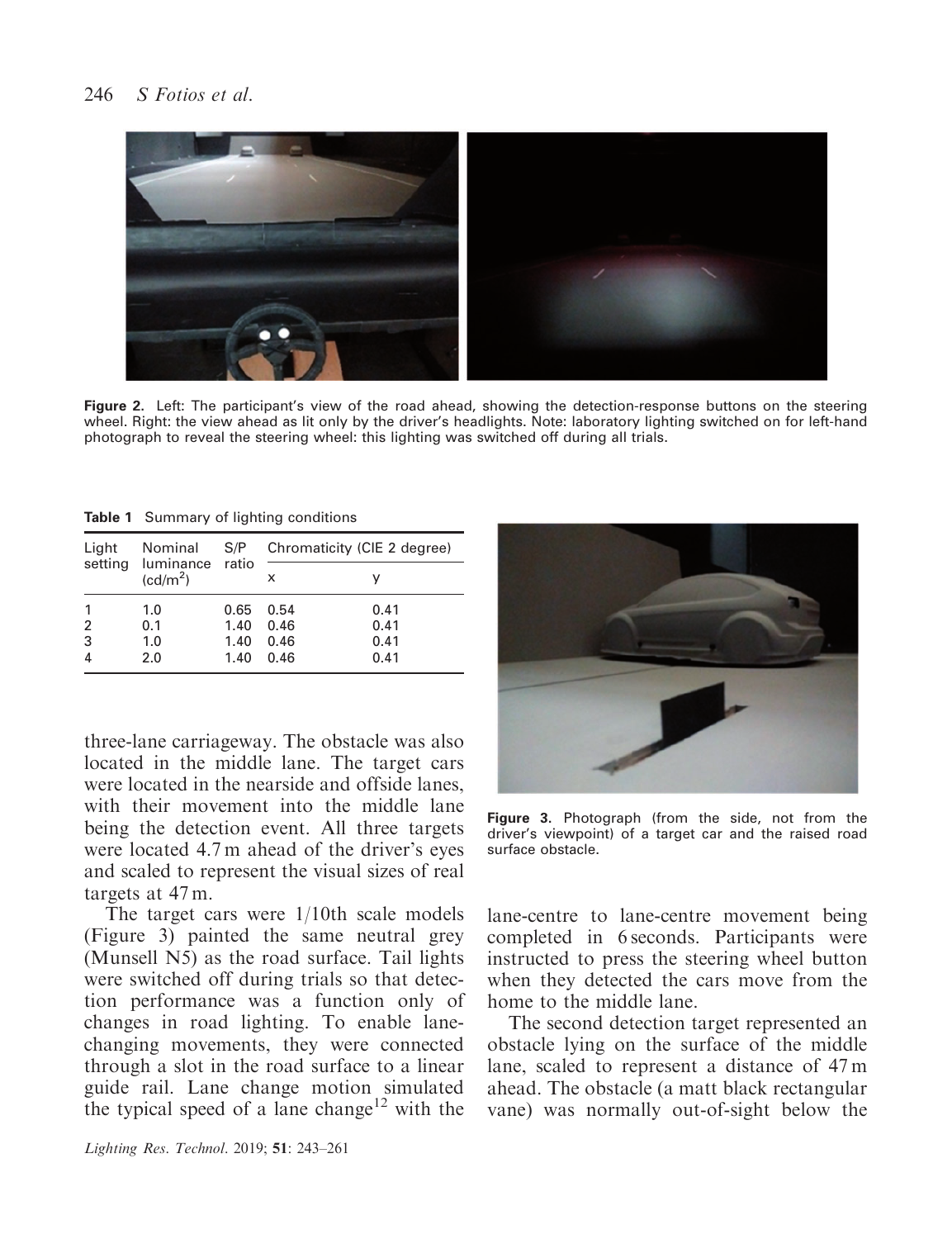surface of the road, but at random intervals was raised through a slot in the floor. At its full height of 20 mm, the 60 mm wide obstacle subtended the same visual size as a common tyre lying on its side. This subtended a visual size of approximately  $0.25^{\circ} \times 0.75^{\circ}$ . The obstacle rose to full height in 1 second, remained for 2 seconds, and then took 1 second to drop back out of sight. Participants were instructed to press the foot pedal as soon as they noticed the obstacle.

Luminance contrasts were calculated as  $C = (L_t - L_b)/L_b$  where  $L_t$  is the target luminance and  $L<sub>b</sub>$  is the background luminance. The road obstacle was seen in negative contrast, with the vertical surface of the target darker than the surrounding road surface, with contrasts of  $C = -0.88$  at 0.1 cd/m<sup>2</sup>, and C = -0.96 at luminances of  $1.0 \text{ cd/m}^2$  and  $2.0 \text{ cd/m}^2$ . A reason for these differences is that at the lower luminance, the contribution of the headlamps in lighting the vertical surface of the target is greater than at the higher luminances.

Participants saw the rear surface of the target vehicles. Due to these being scale models of real vehicles this presented a complex surface with three distinct regions – the bumper, tailgate and rear window, all three painted matt grey. The window luminance was higher than that for the bumper or tailgate, this being because while the bumper and tailgate were approximately vertical, the window was rotated towards horizontal. Note also that from the driver's viewpoint, the bumper was surrounded by horizontal road surface, but the tailgate and window were seen against the rear vertical surface of the test chamber. The bumper presented a contrast of approximately  $C = -0.80$  against the road surface, i.e. a negative contrast. The tailgate presented a positive contrast of approximately  $C = 0.7$  against the side surrounds. The window contrast changed with luminance, being approximately  $C = 8.0$  at  $0.1 \text{ cd/m}^2$  and  $C = 12.0$  at the higher luminances.

A dynamic fixation task was carried out in parallel to the detection tasks, with the purpose of placing the detection tasks in the driver's peripheral visual field $13$  and to simulate the non-static gaze patterns of a driver. The fixation target followed a random path within a  $10^{\circ}$  circle<sup>14</sup> with the lower fifth excluded to avoid it coming too close to the cars and obstacle. The target was between  $6^{\circ}$ and  $12^{\circ}$  above the horizontal sightline and the detection tasks (cars and obstacle) were between  $0^{\circ}$  and  $2^{\circ}$  below the horizontal. The cross presented a luminance of  $1.3 \text{ cd/m}^2$ against the background luminance of  $0.03 \text{ cd/m}^2$ , as measured using a Konica-Minolta LS-110 luminance meter with no other light sources present. It subtended a visual size of 34–54 minutes arc at the viewing distance of approximately 5.1 m. This task required the participant to track the moving image of a cross projected onto the back wall of the chamber. At irregular intervals (from 1 to 6 seconds) the cross would be replaced for 300 milliseconds by a random number between 1 and 9. Participants read aloud the numbers and the experimenter recorded these responses. Reading accuracy was used as a measure of the degree to which fixation was maintained.

## 3. Procedure

Participants were seated at the apparatus, ensuring the foot pedal and steering wheel button positions were comfortable, before ambient room lights were switched off and a 20-minute adaptation period commenced. During adaptation, with the apparatus lighting set to the condition the participant would first experience, the experimenter explained the set-up. Participants were instructed to pay attention primarily to the dynamic fixation marker whilst simultaneously responding to the lane change and obstacle detection. They were asked to press the relevant response button/pedal when a detection event was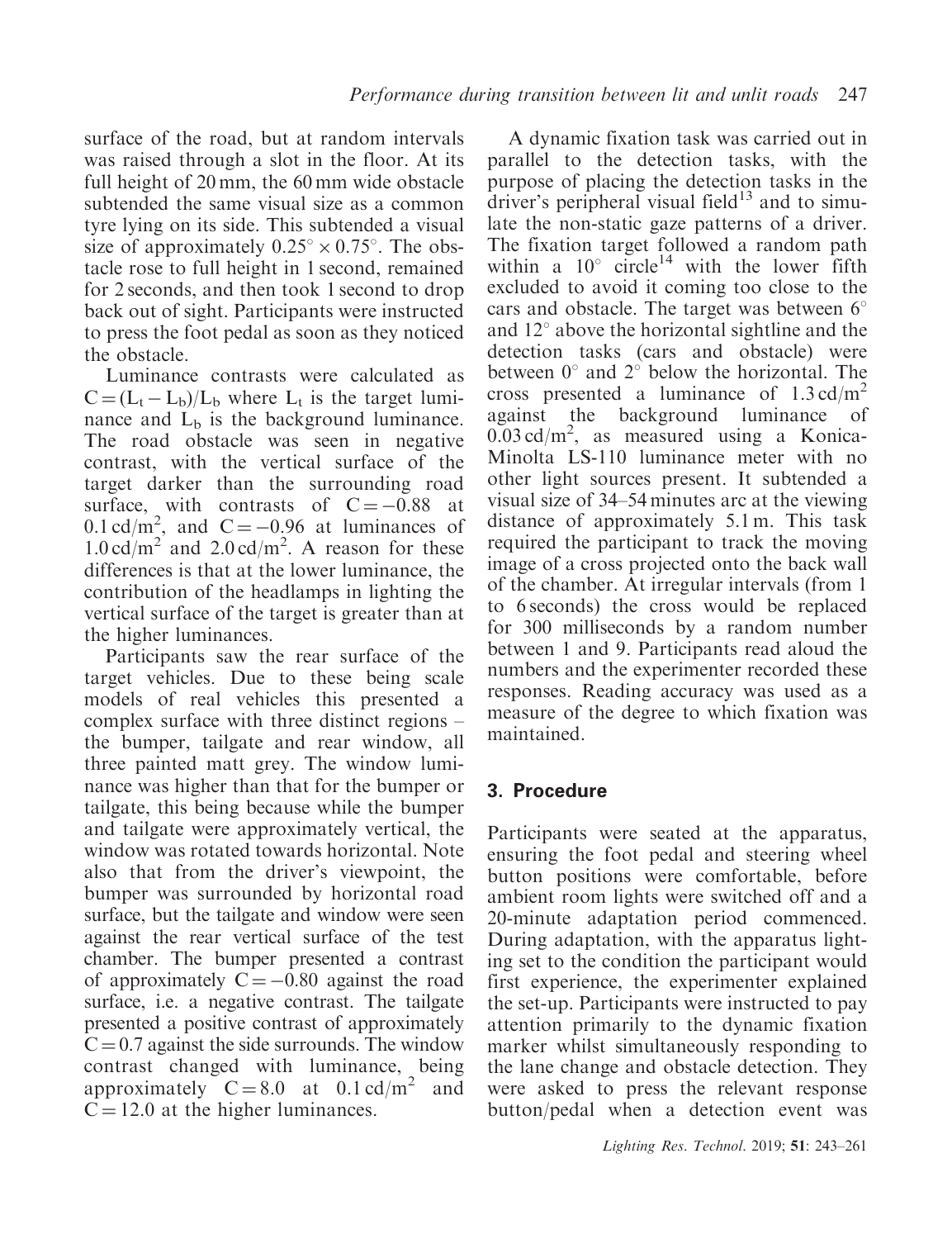noted, even if not completely sure that it was an event; the potential for false alarms was subsequently controlled by limiting the reaction time thresholds used to define a correct response. A practice trial was carried out to gain familiarity with the stimuli and response mechanisms.

In trials, there were three parallel tasks: (i) reading aloud the dynamic fixation digit when this momentarily changed from a crosshair; (ii) pressing the steering wheel button in response to a lane change by one of the cars ahead; and (iii) pressing the foot pedal in response to a suddenly appearing road surface obstacle. Reaction times were as measured from the onset of movement by the detection target to the participant pressing the steering wheel button/foot pedal as appropriate. To notify the participant that their response was acknowledged, their action was automatically followed by an electronic bleep. A recording of ambient sound inside a moving car was played throughout all conditions.

Presentation orders of the three detection targets (obstacle and two cars) were divided into one-minute bins. Within each bin there were four detection events, presentation of two lane changes (either car) and two surface obstacles. These were initiated at pseudorandom intervals randomly selected from between 5 and 26 seconds whilst ensuring that four events were completed in any one-minute period. No two events overlapped. The number of lane changes was balanced between the cars every two bins, so there were always two right and two left car lane changes every two bins.

The experiments examined four light settings (Table 1). For each light setting there were trials which started with the road lighting switched on for 4 minutes and then switched off for 20 minutes (an On–Off trial), and also the reverse transition with an initial 4 minutes with no road lighting and then 20 minutes with the road lighting switched on (an Off-On trial). This gave eight different test conditions. The order in which conditions were experienced was semi-randomised: an On–Off trial was followed by an Off-On trial (and vice versa) to reduce changes in adaptation between trials. Each trial lasted for approximately 25 minutes and each test participant attended 3 separate 2-hour test sessions to complete all 8 lighting conditions.

A sample of 30 test participants were recruited, drawn from 2 age ranges (younger: 18–30 years and older: 40–70 years) to allow an analysis of the effect of age (Table 2). Acuity was tested using a Landolt ring chart; participants wore corrective lenses for the acuity test and for the test trials if they usually wore them when driving. All test participants had a Snellen acuity of approximately 6/10 or better (equivalent to  $logMAR \geq 0.20$ ), which is the minimum requirement for driving in the UK. Colour vision examined using the Ishihara test (under a D65 source) did not suggest any test participants to have non-normal colour vision. Test participants were given a small reimbursement for their participation.

Note that for analysis of the reaction time data, for the obstacle, the available sample per lighting condition reduced from 30 to approximately 22 (range 19–25). This is because some test participants did not detect any of the obstacles under a particular condition and hence there were no reaction time data to analyse. In contrast, virtually all participants detected the car lane change at some point during the trial.

## 4. Results and analysis

The minimum reaction time for both car and obstacle targets was 500 ms; reaction times

Table 2 Age and gender breakdown of the test sample

| Older (40–70 years) |  | Younger (18–30 years) |        |  |  |  |  |
|---------------------|--|-----------------------|--------|--|--|--|--|
| Female<br>Male      |  | Male                  | Female |  |  |  |  |
|                     |  |                       |        |  |  |  |  |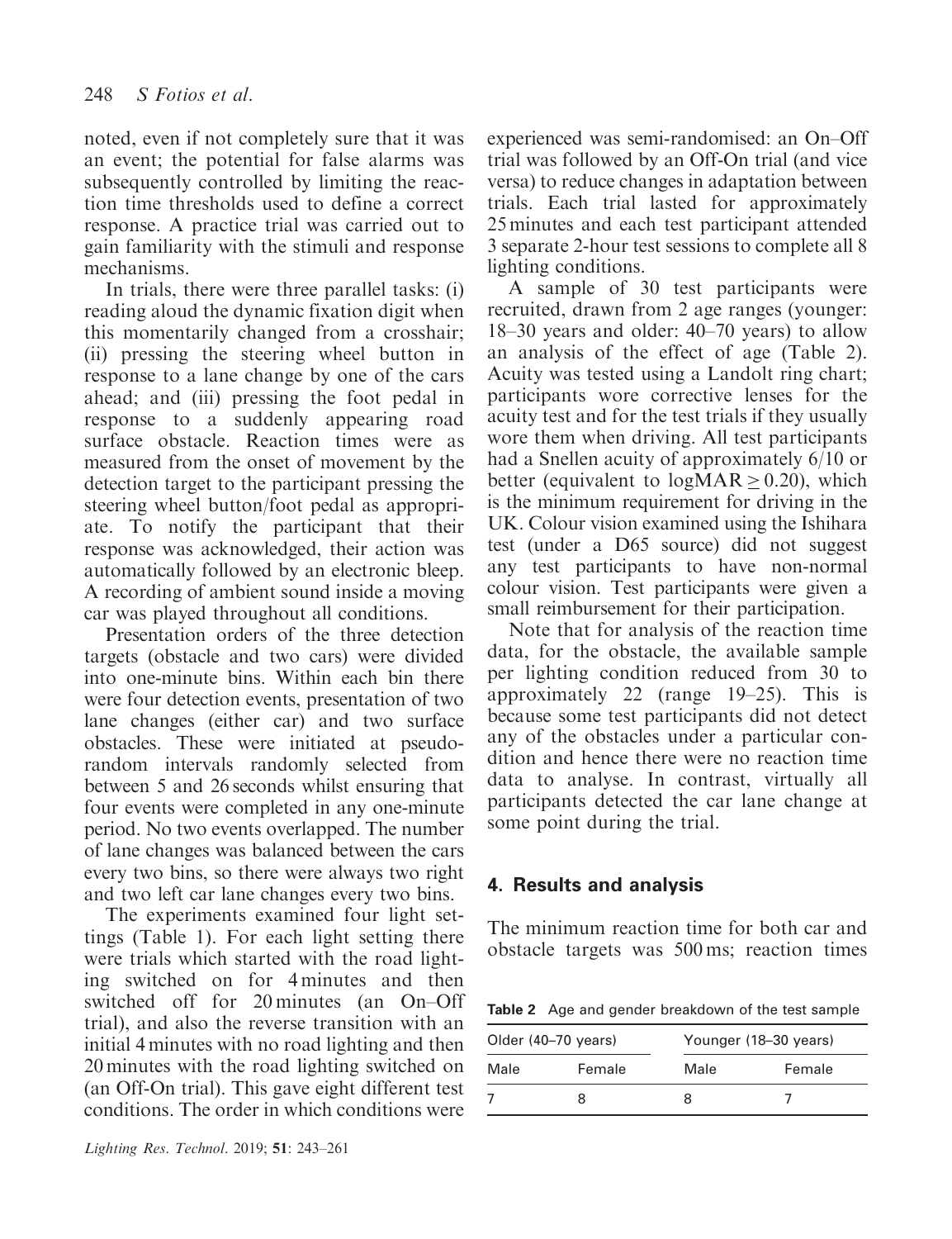derived from previous research suggest faster genuine detection and reaction (pressing the button or pedal) is unlikely.<sup>15</sup> The maximum reaction time allowed for detection of the car was 6000 ms, this being the length of time the car took to move from the outside lane into the centre lane. The maximum reaction time allowed for detection of the obstacle was 4000 ms, this being the total length of time the obstacle was fully or partially visible, which included time to rise and descend. These threshold criteria resulted in the exclusion of 442 responses, representing 2.0% of all responses made. Note, for consideration of collision avoidance, that reaction times were measured from first onset of movement: for the first second following onset the obstacle was smaller than full size, representing the approach towards the same obstacle but at a greater distance. At 70 mph (113 km/h) the full-size obstacle would have been hit if not seen within 1.5 seconds. This overall detection time of 2.5 seconds matches the assumed time for detecting and perceiving hazards.<sup>16</sup>

## 4.1. Main effects

The first stage of analysis was to compare the effects of age, light condition, whether the lights were on or off, and the stage of the trial. This comparison represented a  $2 \times 4 \times 2 \times 2$ factorial model. Age was a between-subjects factor with two levels (Young and Old); Light condition was a within-subjects factor with four levels (Low  $S/P$  ratio, 1.0 cd/m<sup>2</sup>; High S/P ratio,  $0.\overline{1} \text{ cd/m}^2$ ; High S/P ratio,  $1.0 \text{ cd/m}^2$ ; High S/P ratio,  $2.0 \text{ cd/m}^2$ ); Lights on or off was a within-subjects factor with two levels (On and Off), and the stage of the trial was a within-subjects factor with two levels (Baseline or post-switch). These factors were used within linear mixed-effects models for each of the response variables and targets. Three of the four models showed normal distributions of residuals, as assessed by inspection of histograms and Q–Q plots. The residuals of the model for detection rates of the car showed signs of non-normality, but this was considered acceptable given that linear mixedeffects models are robust to small deviations from normality (e.g. Warrington *et al.*<sup>17</sup>). Table 3 shows the results from each of these linear mixed-effects models.

Figure 4 shows the mean detection rates for the lane change, for young and old participants under each combination of light condition, stage of the trial and whether the overhead lights were on or off. This does not show any obvious pattern of results, other than that detection rates for the car were near maximal performance under all combinations of conditions.

The only significant main effects revealed by the linear mixed-effects model were for the stage of the trial and whether the overhead lights were on or off. Detection of the car was slightly better during the baseline period  $(mean = 0.986)$  compared with the postswitch period (mean  $= 0.975$ ). Detection rates were better when the lights were on  $(mean = 0.992)$  compared with when they were off, and only the headlights were on  $(mean = 0.969)$ . The only interaction suggested by the model was between the age of the participant and the effect of the lights being on or off. This interaction is shown in Figure 5. The plot suggests that the older participants were affected slightly worse than younger participants when the overhead lights were off, but situation reversed when the lights were turned on. This was confirmed with *post hoc* Tukey's tests, which showed that whilst the detection rates for older participants were significantly better when the overhead lights were on compared with off ( $p = 0.007$ ), detection rates for younger participants were not significantly different between lights on or off ( $p = 0.59$ ).

Figure 6 shows the mean detection rates of the obstacle, for young and old participants under each combination of light condition, trial stage and whether the overhead lights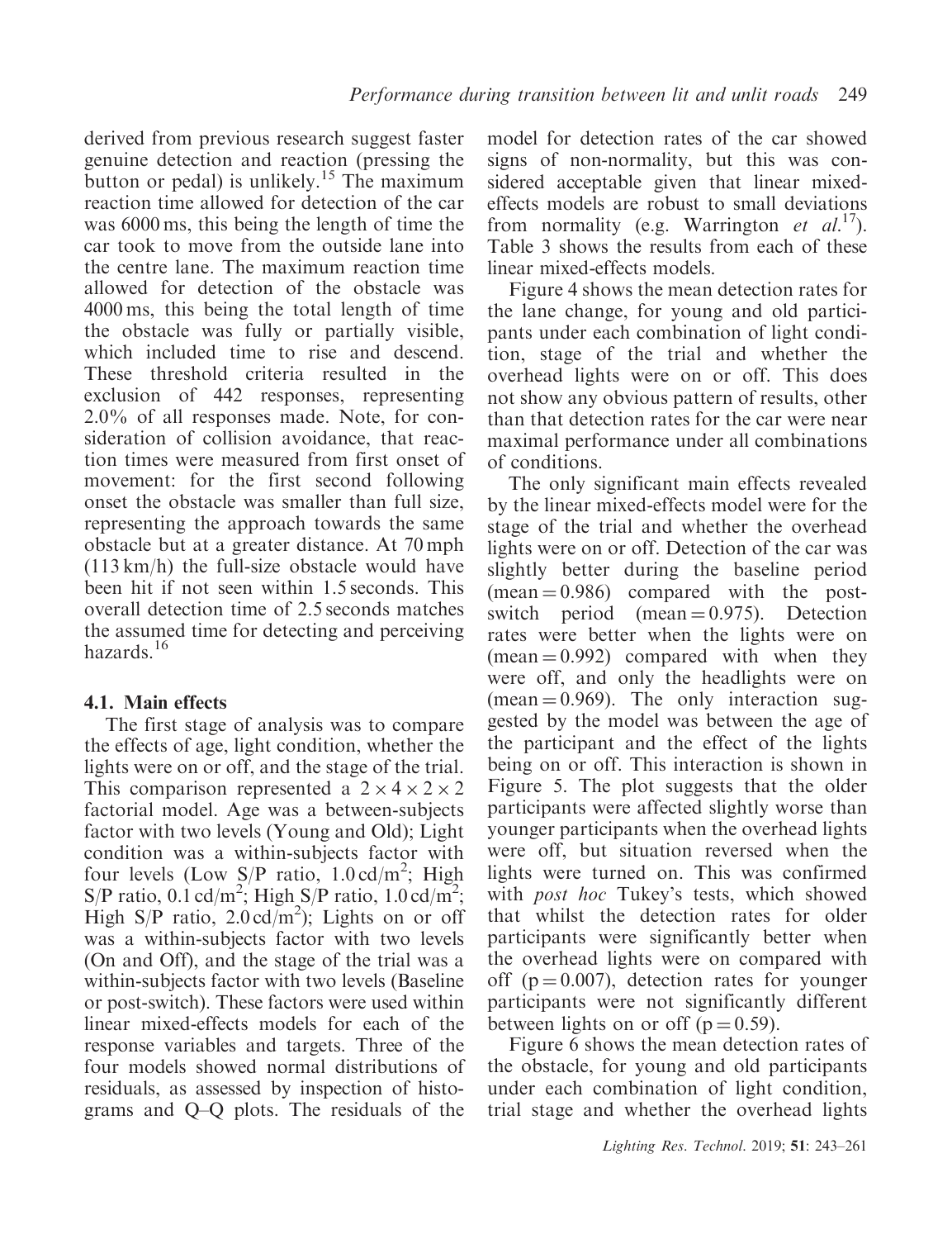#### 250 S Fotios et al.

|  |  |  |  |  |  | Table 3 F statistics and p-values for detection rates and reaction times to each target |  |  |  |  |  |  |  |  |
|--|--|--|--|--|--|-----------------------------------------------------------------------------------------|--|--|--|--|--|--|--|--|
|--|--|--|--|--|--|-----------------------------------------------------------------------------------------|--|--|--|--|--|--|--|--|

| Effect                                                                   |                | Car lane change  |                      |                  | Obstacle       |             |                      |             |  |
|--------------------------------------------------------------------------|----------------|------------------|----------------------|------------------|----------------|-------------|----------------------|-------------|--|
|                                                                          | Detection rate |                  | <b>Reaction time</b> |                  | Detection rate |             | <b>Reaction time</b> |             |  |
|                                                                          | F              | $\boldsymbol{p}$ | F                    | $\boldsymbol{p}$ | F              | р           | F                    | p           |  |
| Age                                                                      | 0.14           | 0.71             | 0.28                 | 0.60             | 16.6           | ${<}0.01**$ | 1.84                 | 0.19        |  |
| Light condition                                                          | 0.40           | 0.76             | 5.84                 | $< 0.01**$       | 4.13           | $0.01*$     | 8.51                 | ${<}0.01**$ |  |
| Trial stage                                                              | 7.48           | ${<}0.01**$      | 4.98                 | $0.03*$          | 0.01           | 0.91        | 1.01                 | 0.32        |  |
| Lights On-Off                                                            | 31.6           | ${<}0.01**$      | 606                  | $< 0.01**$       | 981            | ${<}0.01**$ | 409                  | ${<}0.01**$ |  |
| Age $\times$ light condition                                             | 0.17           | 0.91             | 0.97                 | 0.41             | 0.87           | 0.46        | 0.61                 | 0.61        |  |
| Age $\times$ trial stage                                                 | 0.15           | 0.70             | 0.22                 | 0.64             | 0.47           | 0.50        | 2.06                 | 0.15        |  |
| Light condition $\times$ trial stage                                     | 0.95           | 0.42             | 0.12                 | 0.95             | 0.68           | 0.57        | 1.75                 | 0.16        |  |
| Age $\times$ lights On-Off                                               | 5.52           | $0.02*$          | 39.1                 | $< 0.01$ **      | 55.1           | ${<}0.01**$ | < 0.001              | 0.98        |  |
| Light condition $\times$ lights On-Off                                   | 0.26           | 0.85             | 6.23                 | $< 0.01**$       | 1.27           | 0.28        | 6.12                 | ${<}0.01**$ |  |
| Trial stage $\times$ lights On-Off                                       | 1.70           | 0.19             | 0.02                 | 0.90             | 3.01           | 0.08        | 0.38                 | 0.54        |  |
| Age $\times$ light condition $\times$ trial stage                        | 0.42           | 0.74             | 0.77                 | 0.51             | 0.98           | 0.41        | 0.10                 | 0.96        |  |
| Age $\times$ light condition $\times$ lights On-Off                      | $0.02*$        | 1.00             | 1.68                 | 0.17             | 1.66           | 0.18        | 1.79                 | 0.15        |  |
| Age $\times$ trial stage $\times$ lights On-Off                          | 0.19           | 0.67             | 0.35                 | 0.55             | 1.88           | 0.17        | 0.01                 | 0.94        |  |
| Light condition $\times$ trial stage $\times$ lights On-Off              | 2.09           | 0.10             | 0.61                 | 0.61             | 2.16           | 0.09        | 1.29                 | 0.28        |  |
| Age $\times$ light condition $\times$ trial stage $\times$ lights On–Off | 0.64           | 0.59             | 0.29                 | 0.84             | 0.70           | 0.55        | 1.47                 | 0.23        |  |

Results based on linear mixed models.

 $*$ Statistically significant at  $p<0.05$ .

\*\*Statistically significant at p50.01.



Figure 4. Mean detection rates of car lane change for old and young participants, at each light condition, trial stage and whether the overhead lights were on or off. Error bars show the standard error of the mean. Note: The 'off' conditions show the mean as averaged across trials associated with all four lighting conditions.

were on or off. There appears to be an obvious effect of age, with older participants having lower detection rates compared with the younger participants. There is also a clear effect of the overhead lights being switched on, this producing better detection rates. There may also be a suggestion of differences in detection rates between the light conditions,

Lighting Res. Technol. 2019; 51: 243–261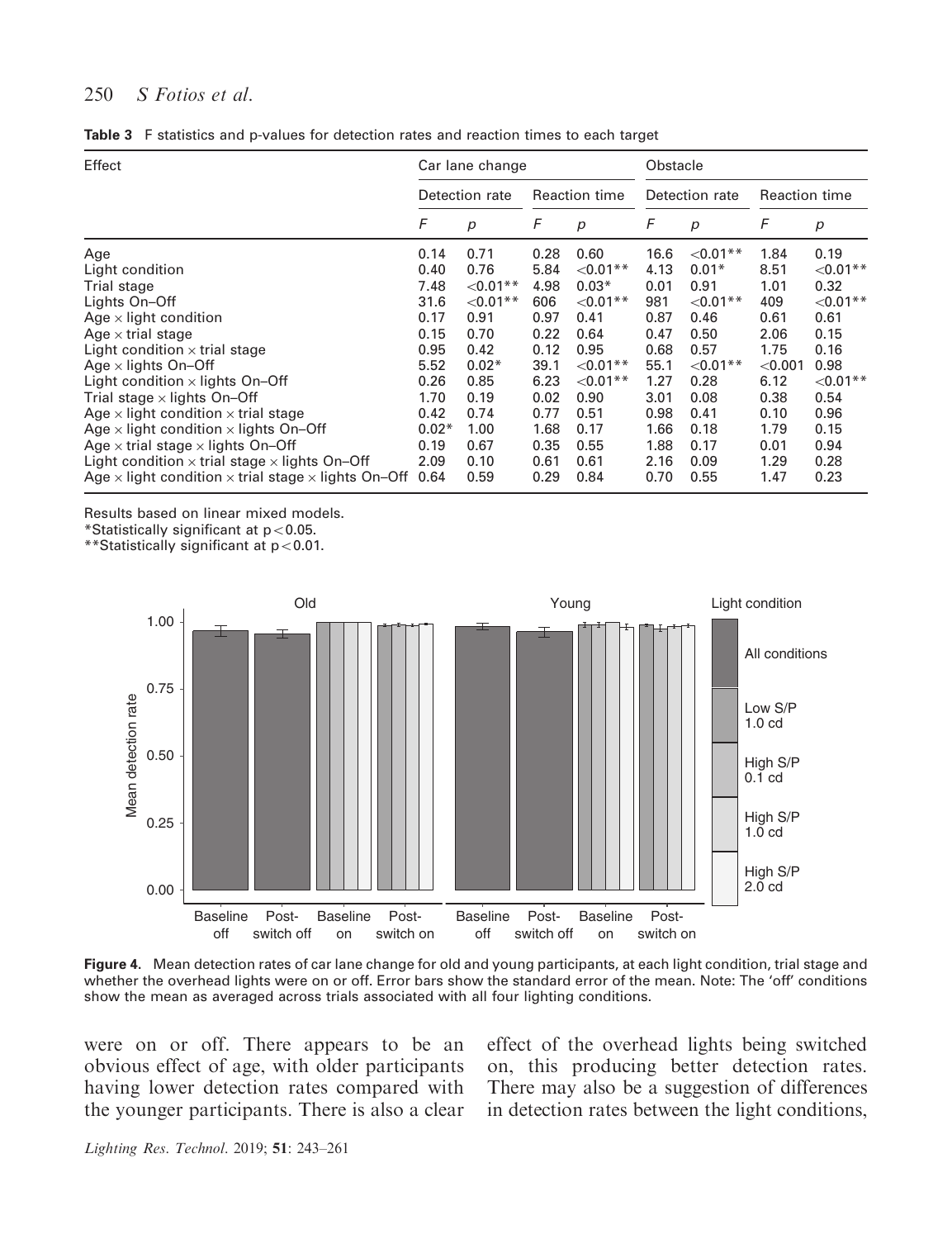particularly with the high  $S/P$  at 0.1 cd/m<sup>2</sup> condition producing poorer detection rates than the other light conditions under many circumstances.

The linear mixed-effects model that compared detection rates for the obstacle found that there were significant effects for age of



**Figure 5.** Mean detection rate of car by age group and whether the overhead lights were on or off. Error bars show the standard error of the mean.

the participant, light condition and whether the overhead lights were on or off. Younger participants had significantly better detection rates (mean  $= 0.73$ ) for the obstacle than older participants (mean  $= 0.52$ ). To determine the effect of light condition on detection rates of the obstacle, post hoc Tukey's tests showed that the high  $S/P$ , 0.1 cd/m<sup>2</sup> condition produced a significantly lower detection rate (mean  $= 0.83$ ) compared with the high S/P,  $1.0 \text{ cd/m}^2$  (mean = 0.92, p = 0.006) and low S/P,  $1.0 \text{ cd/m}^2$  (mean = 0.91, p = 0.02) conditions. It was also close to being significantly different from the high  $S/P$ , 2.0 cd/m<sup>2</sup> condition (mean  $= 0.89$ ,  $p = 0.10$ ). The other light conditions did not differ from each other (all  $p-values>0.76$ ).The absence of overhead lights had a significant effect on detection of the obstacle, with detection rates being higher when the lights were on (mean  $= 0.89$ ) compared with off (0.37). The only significant interaction was between the age of the participant and the effect of the overhead lights being on or off. This interaction is plotted in Figure 7. The plot suggests that the



Figure 6. Mean detection rates of obstacle for old and young participants, at each light condition, trial stage and whether the overhead lights were on or off. Error bars show standard error of mean.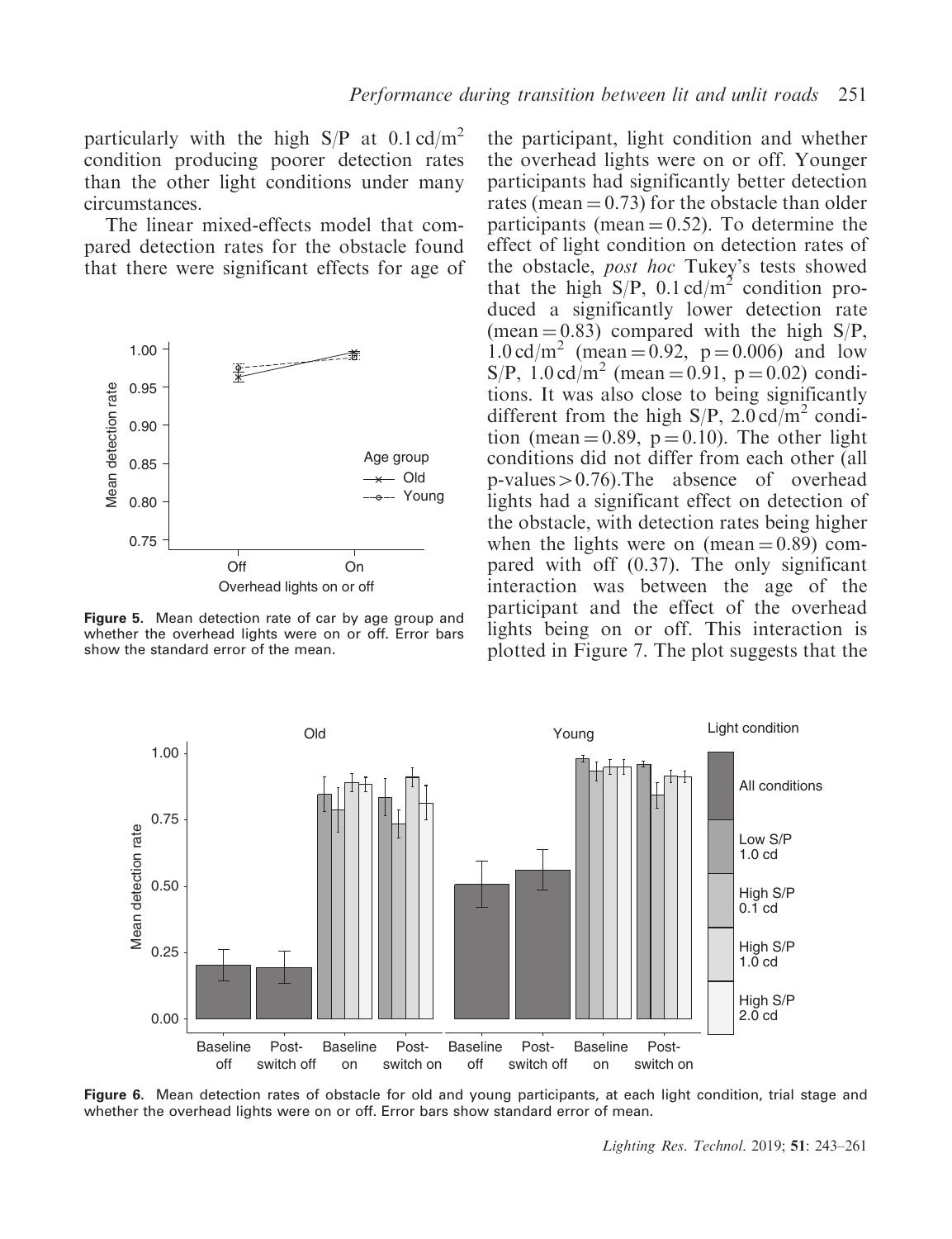detection rates of the obstacle for older participants were more adversely affected when the overhead lights were off, compared with younger participants. This was confirmed by post hoc Tukey tests, which showed that detection rates for older participants were significantly



Figure 7. Mean detection rate of obstacle by age group and whether the overhead lights were on or off. Error bars show the standard error of the mean.

worse than for younger participants when the overhead lights were off  $(p<0.001)$ , but there was no difference between the age groups when the lights were on  $(p = 0.49)$ .

Figure 8 shows the mean reaction times to detection of the lane change for young and old participants, under each combination of the light condition, the stage of the trial and whether the overhead lights were on or off. Reaction times when the overhead lights were on are shorter than when the lights are off. There is also a suggestion that reaction times were shorter for the young participants but only when the overhead lights were off. The low luminance condition  $(0.1 \text{ cd/m}^2)$  consistently produced longer reaction times compared to the other three light conditions, when the overhead lights were on.

The main effects found by the linear mixedeffects model for reaction times to detecting the car were for the stage of the trial, the light condition and whether the overhead lights were on or off. The baseline period produced shorter reaction times (mean  $=$  2347 ms) than the post-switch period (2410 ms).



Figure 8. Mean reaction times to detection of car lane change for old and young participants, at each light condition, trial stage and whether the overhead lights were on or off. Error bars show the standard error of the mean.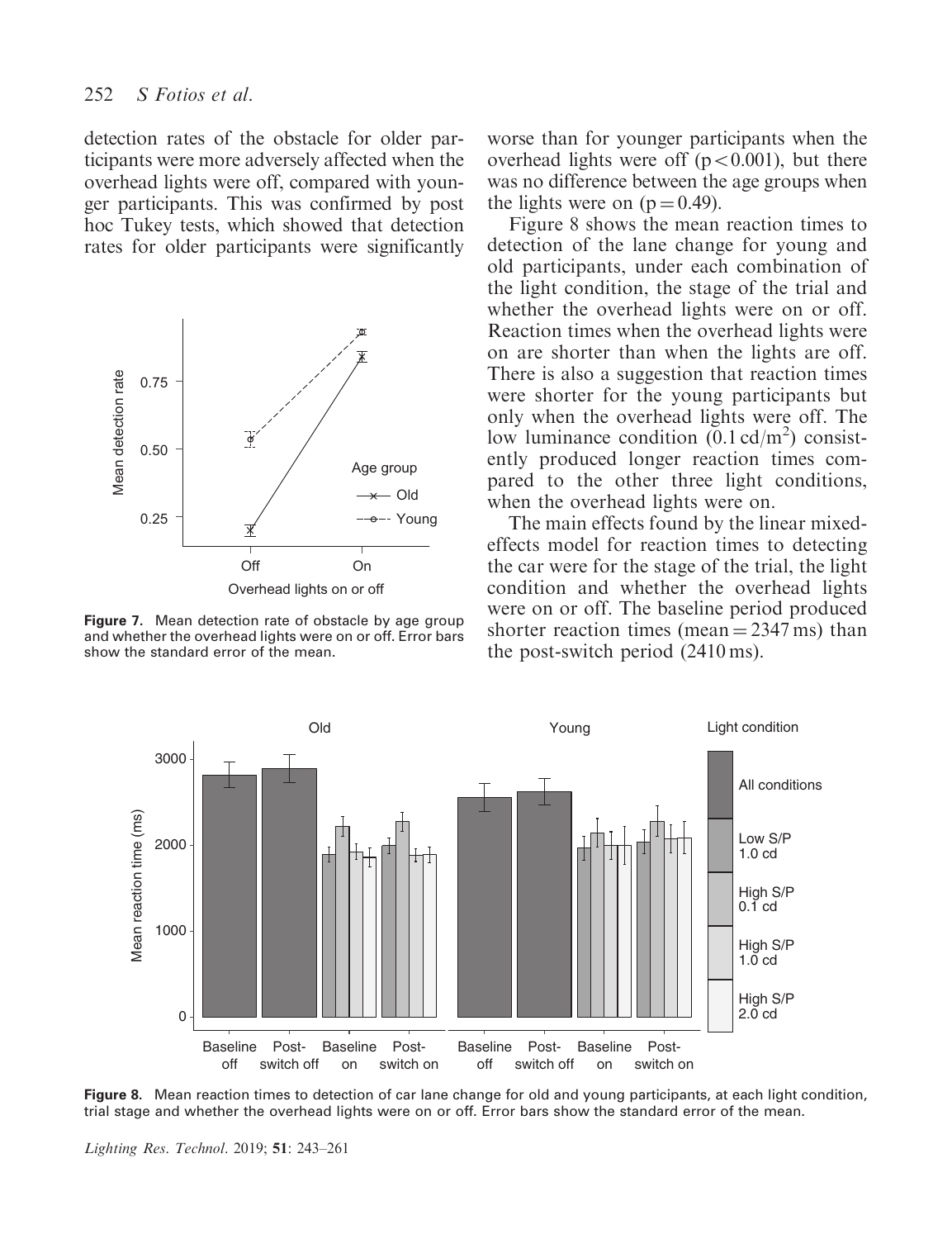Post hoc Tukey's tests also showed that reaction times were significantly longer under the high  $S/P$ ,  $1.0 \text{ cd/m}^2$  lighting condition compared with the other three conditions  $(p<0.001$  in all three comparisons). This effect was obviously only apparent when the



Figure 9. Mean reaction times to detection of the car by age group and whether the overhead lights were on or off. Error bars show the standard error of the mean.

overhead lights were on, as confirmed by the interaction between light condition and the on–off status of the overhead lights. Having the overhead lights switched on produced significantly shorter reaction times to detecting the car (mean  $= 2034 \text{ ms}$ ) than when switched off (mean  $= 2722$  ms). The presence of the overhead lights also interacted with the age of the participant, as plotted in Figure 9. The plot shows that the reaction times of older participants were affected more adversely when the lights were switched off compared with younger participants, but there was little difference between the two age groups when the lights were on. Post hoc Tukey's tests were unable to confirm this interpretation, however.

Figure 10 shows the mean reaction times to detection of the obstacle for young and old participants, under each combination of the light condition, the stage of the trial and whether the overhead lights were on or off. This again shows an improvement in reaction times when the overhead lights are on. There is a slight suggestion that younger



Figure 10. Mean reaction times to detection of obstacle for old and young participants, at each light condition, trial stage and whether the overhead lights were on or off. Error bars show the standard error of the mean.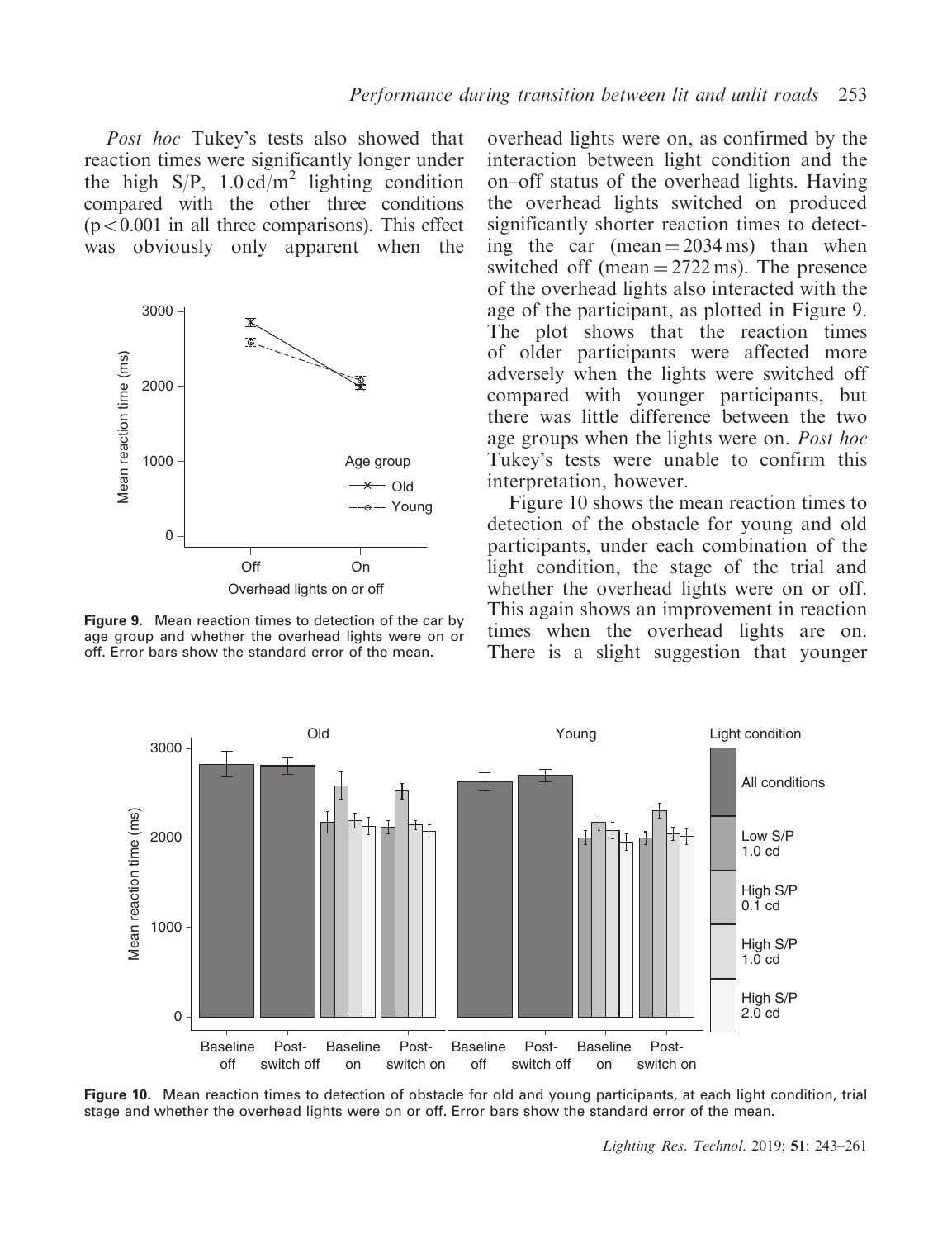participants may have had quicker reactions than older participants, particularly when the overhead lights were off. There also appears to be differences between the light conditions, specifically with the high  $S/P$ , 0.1 cd/m<sup>2</sup> condition producing slower reactions than the other light conditions.

The linear mixed-effects model only found significant main effects for the light condition and whether the overhead lights were on or off. Post hoc Tukey's tests confirmed that the high  $S/P$ , 0.1 cd/m<sup>2</sup> condition produced significantly longer reaction times to the obstacle (mean 2534 ms) compared with the high S/P,  $1.0 \text{ cd/m}^2$  (mean = 2389 ms), high S/P, 2.0 cd/m<sup>2</sup>  $(\text{mean} = 2354 \text{ ms})$  and low S/P,  $1.0 \text{ cd/m}^2$  $(mean = 2346 \text{ ms})$  light conditions (all  $p-values<0.001$ ). None of the other light conditions significantly differed from each other (p-values all  $>0.37$ ). This effect was only present when the overhead lights were on, as illustrated by the significant interaction between light condition and whether the lights were on or off  $(F(3,159) = 6.12,$  $p<0.001$ ). No other interaction effects between the factors were statistically significant.

## 4.2. Performance post-transition

The aim of this experiment was to examine the effects of transition between lit and unlit sections of road, simulated in this work by switching on or off the overhead lighting. A baseline period of 4 minutes, in which the overhead lights were either on or off, was followed by a 20-minute period in which the status of the overhead lights was reversed from the baseline period.

Vertical illuminances at the participant's eye were measured; these were 0.01 lux for head lighting only, 0.11 lux with road lighting of nominal luminance  $0.1 \text{ cd/m}^2$  and  $0.95 \text{ lux}$ for nominal luminance of  $1.0 \text{ cd/m}^2$ . For changes within 2–3 log units, neural adaptation is sufficient and takes place within 200 ms.<sup>7</sup> If photochemical adaptation was also involved, then the adaptation response

Lighting Res. Technol. 2019; 51: 243–261

would take longer, a period of several minutes.

Mean values for 4-minute periods during each trial have been calculated, and are plotted in Figures 11 and 12. Figure 11 shows the mean detection rates for each target, light sequence and light condition, and Figure 12 shows the same information but for mean reaction times. These plots illustrate the change in detection performance when the overhead lights are switched on compared with switched off, with the exception of the detection rates for the car, which remained near maximal performance regardless of whether the lights were on or off. The plots also highlight again the slightly poorer detection performance given by the low luminance  $(0.1 \text{ cd/m}^2)$  condition compared to the other light conditions.

Figures 11 and 12 do not suggest any longterm changes in performance, after the switch, as might occur due to adaptation, with performance following a relatively steady level throughout the 20-minute period.

This analysis was carried out using data across a four-minute interval, and it is possible that this hides a change in the immediate post-switching interval. Further analysis was carried out by comparing detection performance in this first minute of postswitch period (the fifth minute of the trial overall) against performance in the remainder of the first half of the post-switch period (minutes 6–14 of the trial) and in the second half of the post-switch period (minutes 15–24 of the trial). The detection rates for these three stages of the post-switch period by the target, light switch sequence and light condition are shown in Figure 13. The reaction times are shown in Figure 14.

Linear regression models were carried out to test whether there were any significant differences between the post-switching stages or any significant interactions with the light condition under each of the different conditions. The results of these models are shown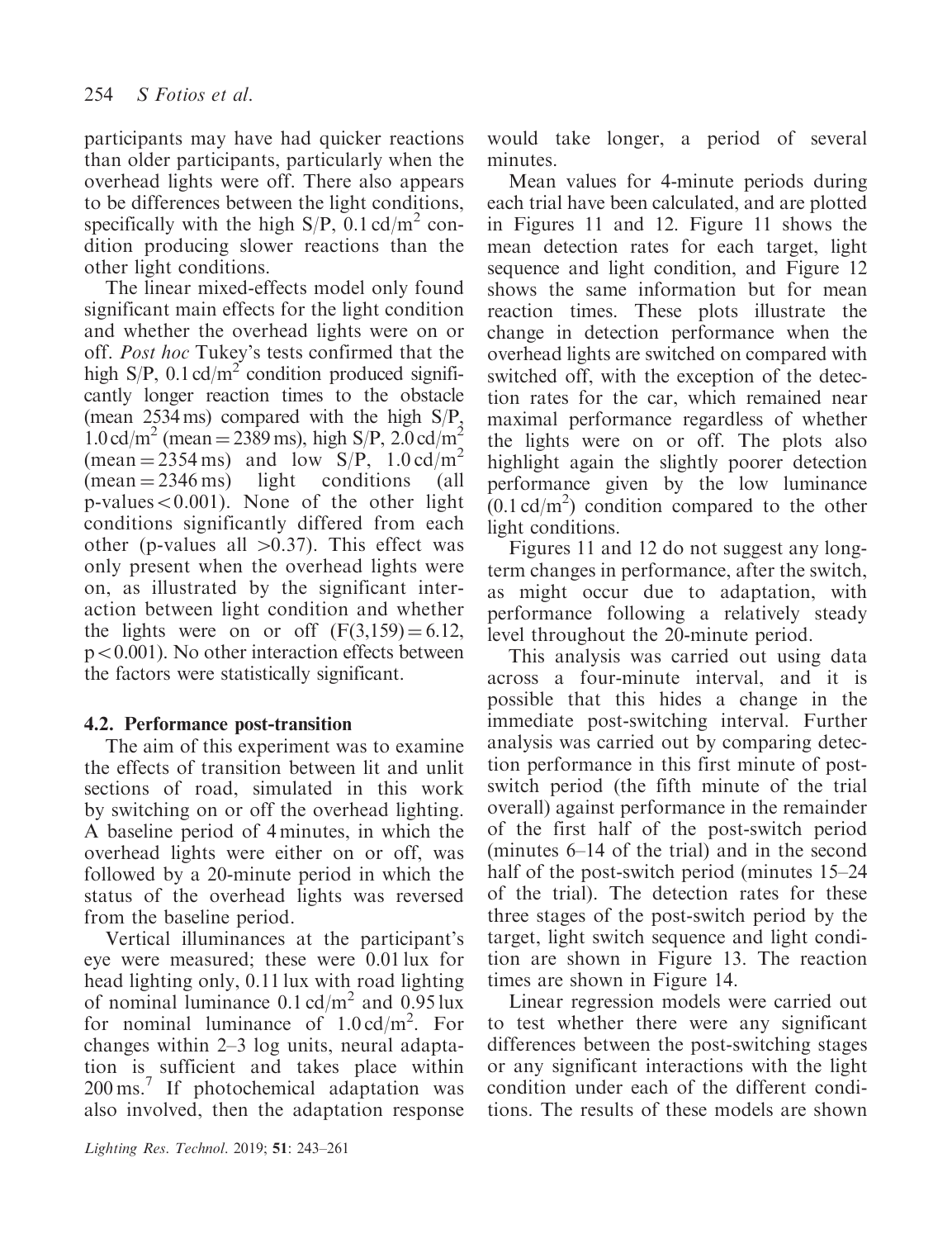

Performance during transition between lit and unlit roads 255

Figure 11. Mean detection rates per 4-minute period of the trial, by target, light switch sequence and light condition. The vertical lines indicate when the overhead lights were switched.



Figure 12. Mean reaction times per 4-minute period of the trial, by target, light switch sequence and light condition. The vertical lines indicate when the overhead lights were switched.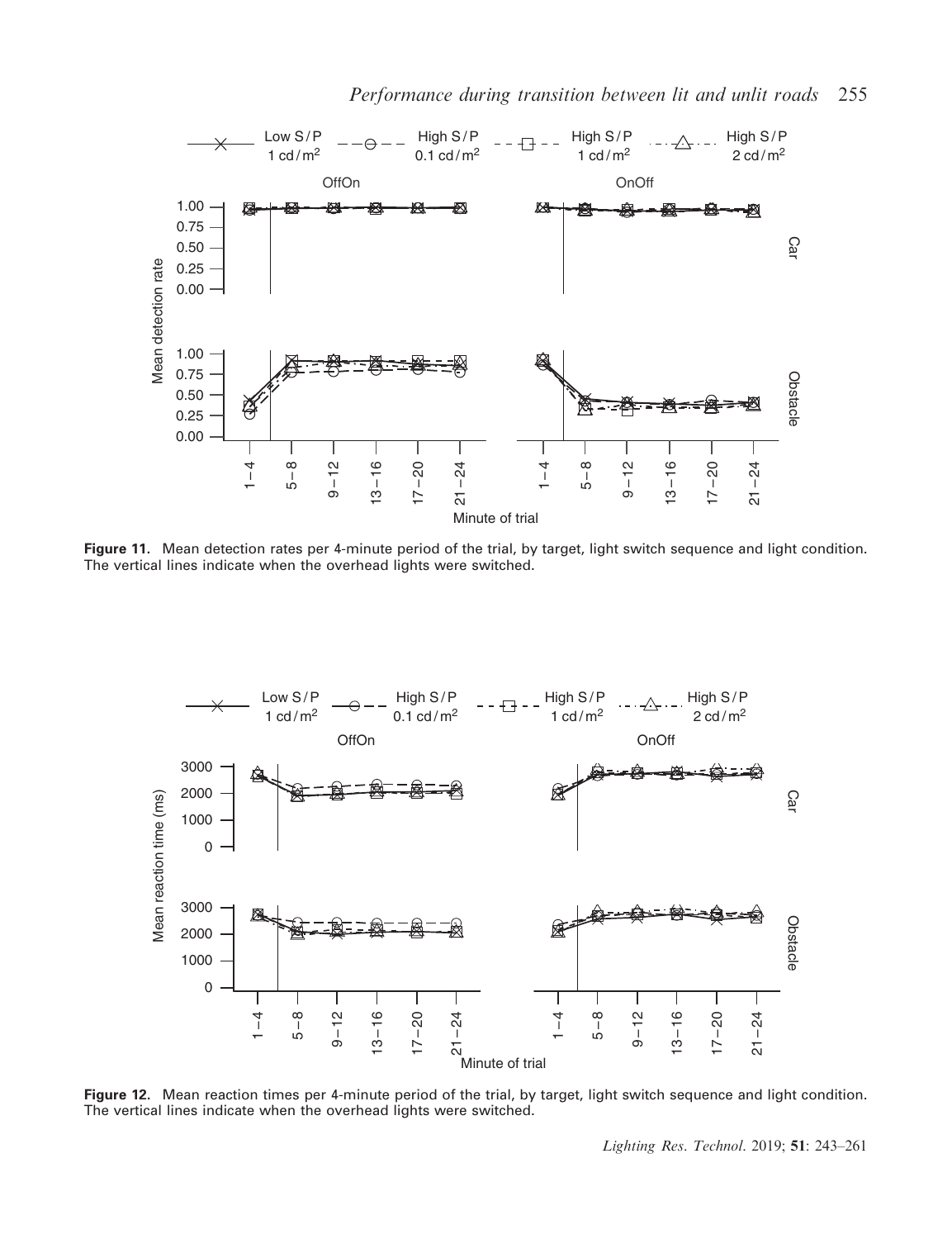

Figure 13. Mean detection rates for detection of car and obstacle, by light-switch sequence, light condition, and stage of the post-switch period. Error bars show the standard error of the mean.



Figure 14. Mean reaction times for detection of car and obstacle, by light-switch sequence, light condition, and stage of the post-switch period. Error bars show the standard error of the mean.

Lighting Res. Technol. 2019; 51: 243–261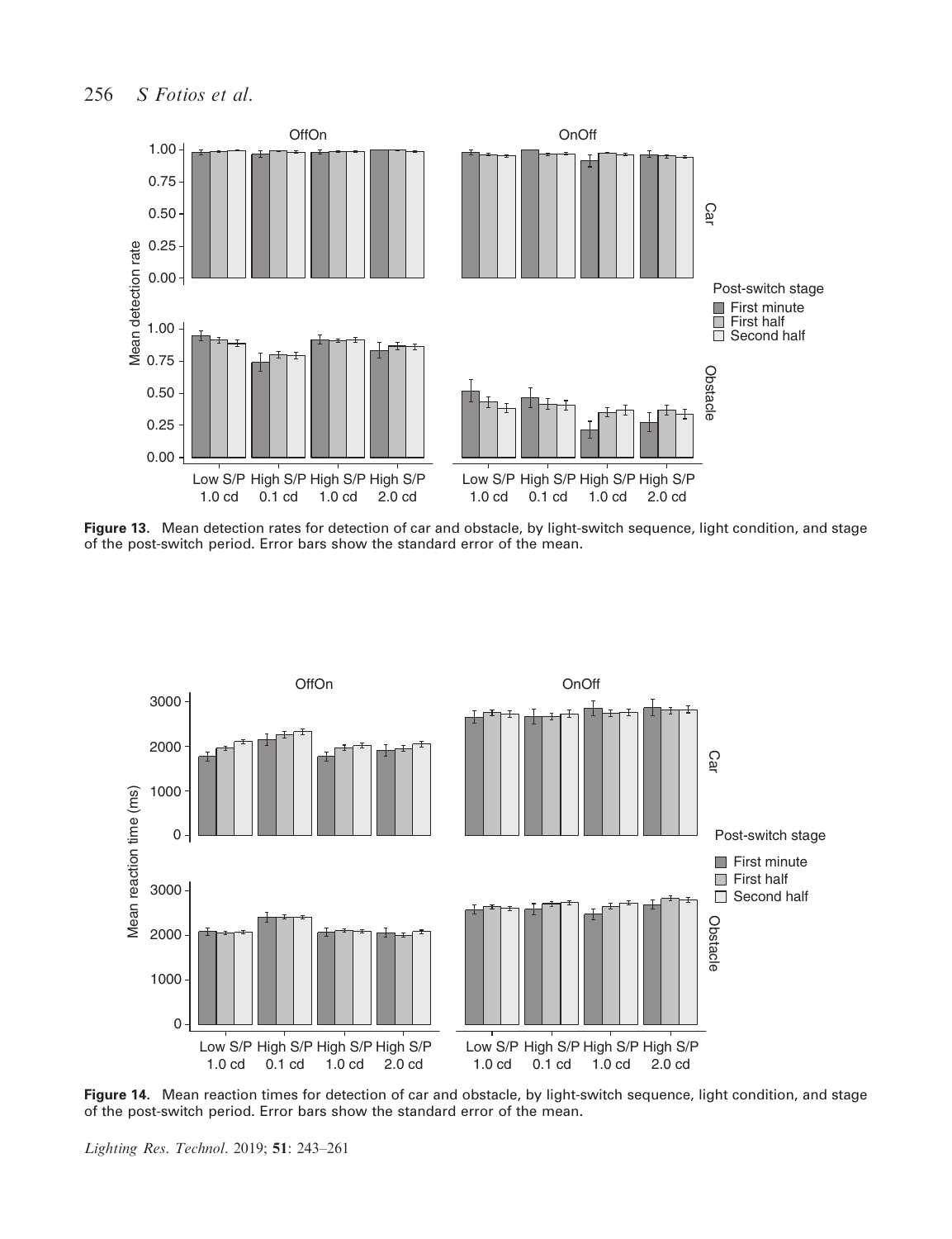| Light switch sequence | Effect                                                             |                | Car lane change  |               |                  | Obstacle       |                   |                      |              |
|-----------------------|--------------------------------------------------------------------|----------------|------------------|---------------|------------------|----------------|-------------------|----------------------|--------------|
|                       |                                                                    | Detection rate |                  | Reaction time |                  | Detection rate |                   | <b>Reaction time</b> |              |
|                       |                                                                    | F              | $\boldsymbol{p}$ | F             | $\boldsymbol{p}$ | F              | p                 | F                    | р            |
| Off-On                | Post-switch stage<br>Light condition<br>$\times$ post-switch stage | 0.48<br>0.52   | 0.62<br>0.79     | 19.6<br>0.98  | $< 01*$<br>0.44  | 0.28<br>1.06   | 0.76<br>0.39      | 0.05<br>0.20         | 0.95<br>0.98 |
| $On$ – $Off$          | Post-switch stage<br>Light condition<br>$\times$ post-switch stage | 0.15<br>1.65   | 0.86<br>0.14     | 0.05<br>0.53  | 0.95<br>0.79     | 0.50<br>4.12   | 0.61<br>$< 0.01*$ | 1.68<br>0.31         | 0.19<br>0.93 |

Table 4 F and p values from linear regression models, comparing mean detection rates and reaction times to targets during the different stages (first minute, first half and second half) of the post-switch period

 $*$ Statistically significant at  $p<0.01$ .

in Table 4. These suggest that the only main effect of the post-switch stage was for reaction times to the car lane change task: *post hoc* Tukey's tests confirmed that the first minute of the post-switch period produced significantly shorter reaction times (mean  $=$ 1903 ms) than the rest of the first half  $(mean = 2030 \text{ ms})$  and the second half  $(mean = 2121 \text{ ms})$  of the post-switch period.

## 5. Discussion

## 5.1. Internal validation

A series of validation checks were carried out to confirm whether the experiments provided consistent, reproducible and reliable results. One of the key premises of the study was that the tasks of detecting the car lane change and obstacle were carried out using peripheral rather than foveal vision. A dynamic fixation marker was used to engage foveal vision and place the target area in the peripheral vision of the participant. Previous work using eye-tracking has shown that such a dynamic fixation marker can be highly successful at maintaining foveal gaze.<sup>13</sup> The success rate of correctly identifying fixation marker each time it changed to a digit also provides an indication of how effectively the marker maintained the foveal gaze of participants during the current study. A high success rate would provide reassurance that peripheral vision was being used for the detection tasks, as it would be highly unlikely the fixation marker digit could be identified without foveal vision being used,  $18$ given its relatively small size, brief presentation time, and unpredictable movement.

The mean rate of correct identification of the fixation target during the experiment reported in this article was  $89.7\%$  (sd = 9.5%). The identification rate in the fog experiment that was run in parallel with this study<sup>9</sup> was 93.6% (sd = 4.6%) during trials with no fog and  $93.4\%$  (sd = 5.5%) during trials with thin fog. However, the rate dropped to 80.7% (sd =  $12.5\%$ ) during trials with thick fog. This decrease in identification of the fixation target is however expected, as the visibility of this target was reduced due to the increase in fog density.

These fixation target identification rates are high, and similar to the 98% rate found by Fotios, Uttley and Cheal $13$  using a similar dynamic fixation task, who also demonstrated by recording gaze direction using eye tracking apparatus that fixation was maintained on the fixation target during the task. We therefore conclude that in order to achieve these high success rates participants tended to maintain their foveal gaze on the fixation target, and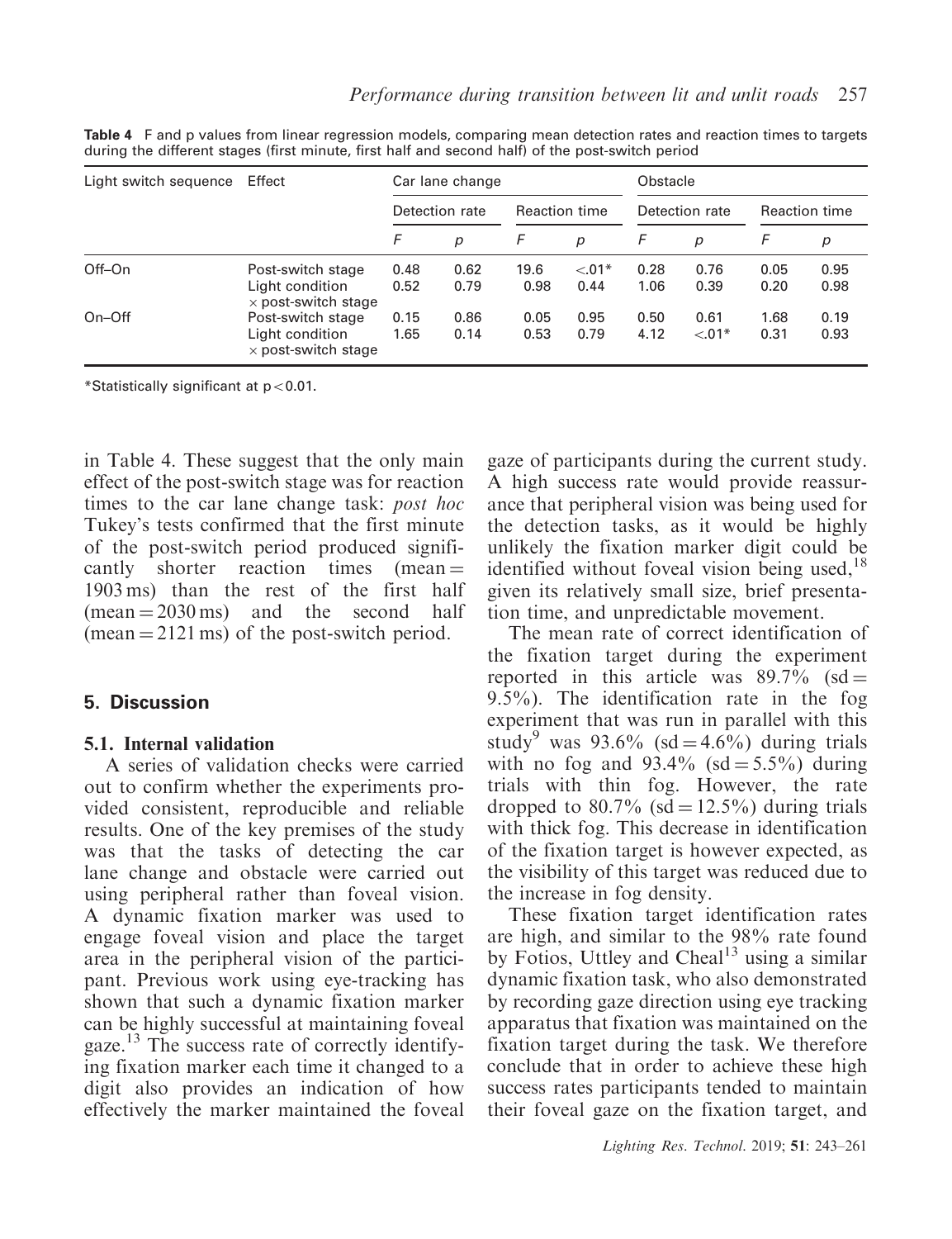therefore the task of detecting the car lane change and obstacle consistently used peripheral vision.

Comparison of the detection and reaction time results from equivalent conditions in the current transition experiment and the parallel fog experiments allows verification of the repeatability and consistency of results obtained using the experiment's apparatus. Specifically, the 'No fog' condition of the fog experiment<sup>9</sup> was equivalent to the baseline period of the transition experiment during 'On–Off' trials, i.e. when the overhead lights were on during the baseline period. Three light conditions were used in both experiments: 0.1 cd/m<sup>2</sup> and 1.0 cd/m<sup>2</sup> at  $S/P = 1.4$  and  $1.0 \text{ cd/m}^2$  at S/P = 0.65. Figure 15 compares the reaction times to detection for the fog and transition experiments under these three light conditions.

Figure 15 suggests some possible differences between the two experiments for the same comparable light condition. For example, reaction times were shorter during the transition trials in five of the six light conditions.

However, linear mixed effects models for each target and response measure did not suggest any differences between the two experiments to be significant (see Table 5).

A final confirmation of the reliability of the study results is illustrated by the consistency of performance in the transition experiment during the baseline period of Off-On trials and post-switch period of On–Off trials, and vice versa (Figures 11 and 12). For example mean detection of the obstacle during the baseline period of Off-On trials, when overhead lights were off (mean detection rate across all four light conditions  $= 0.36$ ) were similar to the detection rate during the postswitch period of On–Off trials, again when overhead lights were off (mean detection rate across all four light conditions  $= 0.38$ ). Mean reaction times were also similar between baseline and post-switch periods during equivalent light-switch conditions. For example, mean reaction time to detecting the obstacle during the baseline period of On–Off trials, when overhead lights were on, was 2164 ms, compared with 2155 ms during



Figure 15. Mean reaction to detection for fog (No fog condition) and transition (baseline period, overhead lights on) experiments, for three comparable light conditions. Error bars show the standard error of the mean.

Lighting Res. Technol. 2019; 51: 243–261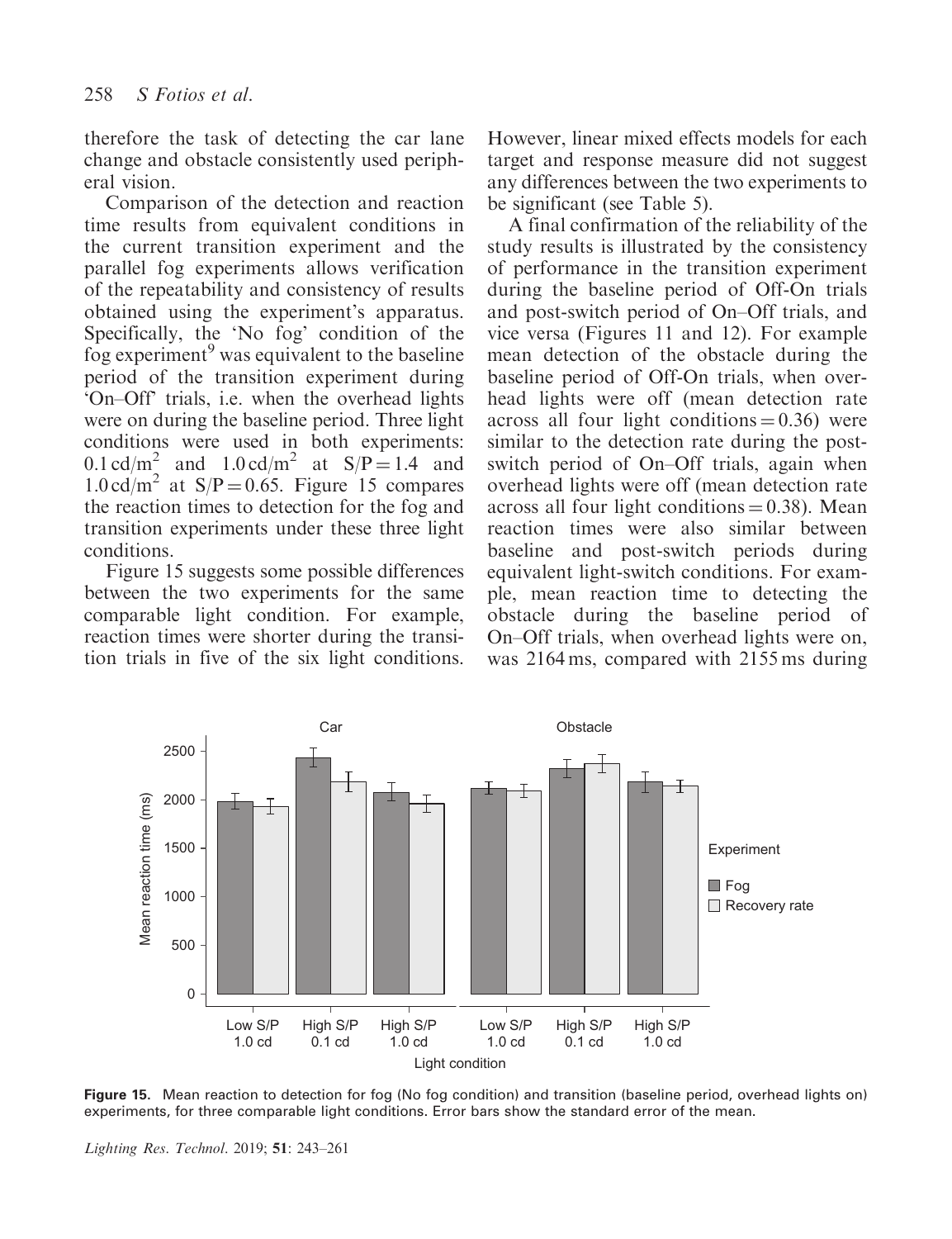| Target   | Response           | Mean overall response <sup>a</sup> | Significance of          |                                                |  |
|----------|--------------------|------------------------------------|--------------------------|------------------------------------------------|--|
|          | measure            | Fog<br>experiment                  | Transition<br>experiment | difference between<br>experiments<br>(p-value) |  |
| Car      | Detection rate     | 0.99                               | 0.99                     | 0.19                                           |  |
|          | Reaction time (ms) | 2165                               | 2023                     | 0.41                                           |  |
| Obstacle | Detection rate     | 0.76                               | 0.90                     | 0.12                                           |  |
|          | Reaction time (ms) | 2204                               | 2198                     | 0.96                                           |  |

Table 5 Comparison of mean overall responses during fog and transition experiments for each target and response variable

<sup>a</sup>Mean overall response is the mean taken across all three light conditions.

the post-switch period of Off-On trials, when overhead lights were also on.

## 5.2. Implications

There was a very clear effect of the presence of the overhead lights – detection rates and reaction times to detection for both the car and obstacle were significantly improved when the overhead lights were on compared with off. Detection rates improved from 0.97 to 0.99 for the car lane change, and from 0.37 to 0.89 for the obstacle. Reaction times improved (i.e. decreased) from 2722 to 2034 ms for the car lane change, and from 2728 to 2156 ms for the obstacle. The presence of overhead lights produced a greater improvement in detection performance amongst older participants compared with younger participants. This is in line with expectations, as visual performance deteriorates with age and this is most likely to be evident when the visual system is operating near its limits.<sup>7</sup> With no overhead lights on, the participants' visual system was operating closer to threshold compared with when the overhead lights were on, and this helps explain why older participants were more adversely affected with the lights off. These findings suggest that the presence of road lighting in real driving situations can improve a driver's chances of detecting a car changing lanes or an obstacle in front of them, and reacting more quickly to such a potential hazard. The improvement in reaction times provided by overhead lighting would reduce the required braking distance to a hazard in the road by 18 m, assuming a speed of 70 mph (113 km/h). Road lighting may be particularly beneficial to older drivers, whose detection and reaction capabilities are likely to be particularly reduced under darker conditions.

One question that remains is how much light should be provided by road lighting to obtain its beneficial effects. Detection performance was significantly improved by the presence of the overhead lights even at the lowest luminance of 0.1 cd/m<sup>2</sup>, suggesting this luminance is better than no overhead lighting. Increasing the luminance to  $1.0 \text{ cd/m}^2$  improved detection further, but increasing from 1.0 to  $2.0 \text{ cd/m}^2$  did not produce any further improvements, which may be because the difference in luminance was too small to reveal a change in detection performance or because a plateau level of visual performance has been reached. This might suggest that having road luminances above  $1.0 \text{ cd/m}^2$  may not provide any benefit in terms of enabling the driver to detect and avoid potential hazards in the road, but it should be noted that this conclusion is based on the experiment and its controlled conditions. Further work is required to confirm whether this conclusion applies in real-world settings.

The experiment included light conditions with two different S/P ratios (0.65 and 1.4) at a comparable luminance level  $(1.0 \text{ cd/m}^2)$ .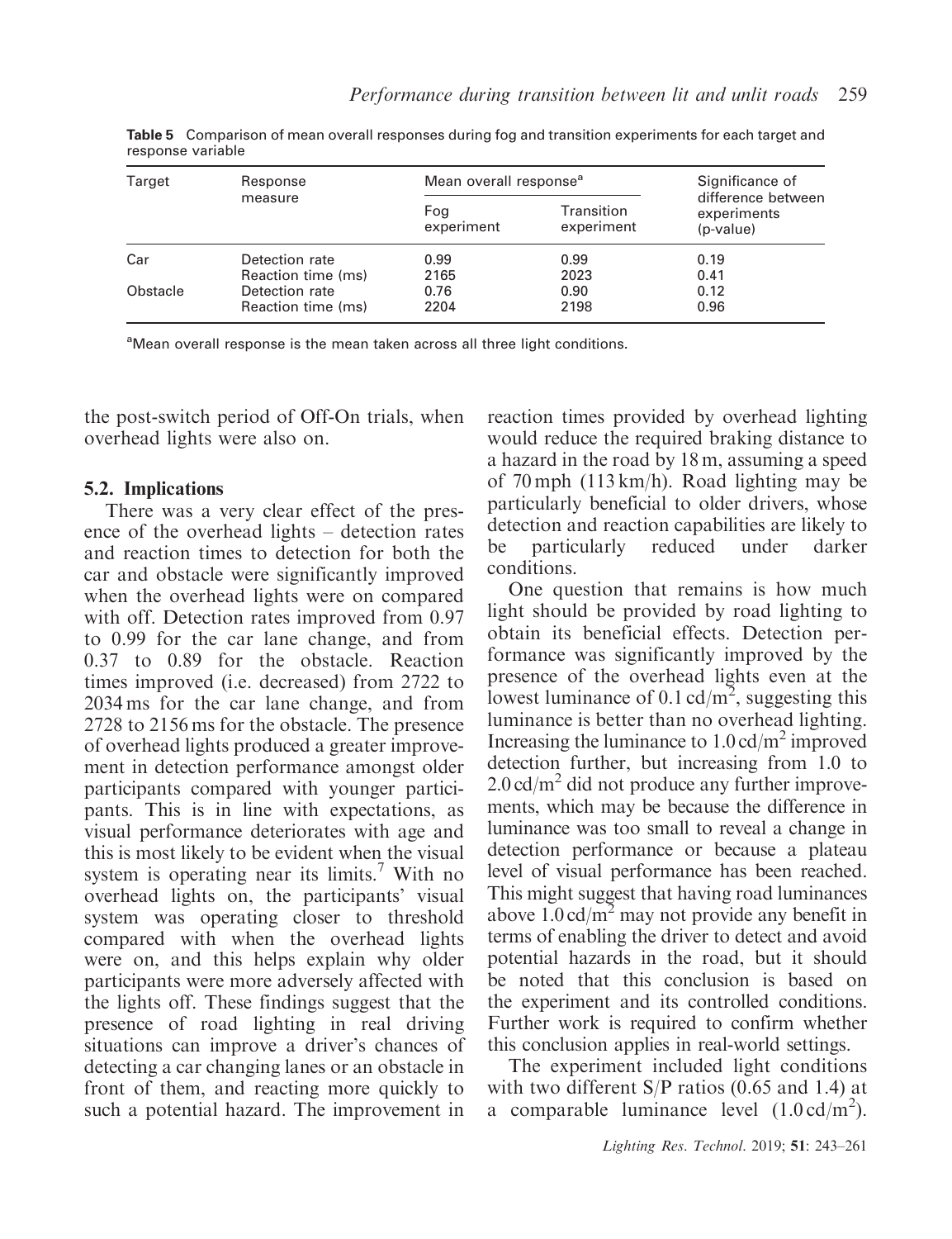These different S/P ratios did not produce any significant differences in detection rates and reaction times to the two types of target. One reason for this may be because at that luminance level, a plateau in performance had been reached, meaning the spectrum of the light was unlikely to make a difference to the participants' responses. Effects of spectrum are more likely to become apparent when the task is more difficult and when the luminance is lower. Previous work also failed to find any effects of spectrum at  $1.0 \text{ cd/m}^2$ .<sup>19,20</sup> The spectrum of the light may have a greater influence over the detection abilities of a driver at luminances below  $1.0 \text{ cd/m}^2$ .

A goal of the transition experiment was to investigate how detection performance changed following a sudden transition between lit and unlit sections of a road. The results showed that whilst there was a clear change in performance immediately following the transition in lighting, this level of performance then remained fairly constant with no apparent subsequent shifts over the course of the 20-minute post-switch period (Figures 11 and 12). We also examined for changes in participants' detection performance following the abrupt switch in overhead lighting that occurred only within the first minute of the post-switch period. To do this, detection rates and reaction times during the first minute of the post-switch period were compared against the rest of the first half, and the second half of the post-switch period (Figures 13 and 14). This comparison did not indicate any obvious and consistent differences between performance in the first minute, immediately after the switch in light conditions, and the rest of the post-switch period.

In this work, the obstacle was more difficult to detect than a lane change. In the real world, vehicles tend to use rear lights which would further increase the detection of a lane change, with the potential to further exaggerate this difference.

# 6. Conclusion

These data suggest that when a driver moves from a lit to an unlit section of road, their detection performance decreases near-immediately to that expected for the conditions of the unlit section and that there is no significant subsequent increase in the following 20-minute period. Similarly, when driving from an unlit to a lit section, there is a nearimmediate increase in detection performance that does not change with time.

Adding a small amount of road lighting  $(0.1 \text{ cd/m}^2)$  improved detection compared with no road lighting: increasing the luminance to  $1.0 \text{ cd/m}^2$  improved detection further still but an additional increase to  $2.0 \text{ cd/m}^2$ did not suggest further benefit. There was no difference in detection performance between S/P ratios of 0.65 and 1.40, both being examined at a luminance of  $1.0 \text{ cd/m}^2$ . These results suggest that, in the current context, visual performance reached a plateau at  $1.0 \text{ cd/m}^2$ .

## Declaration of conflicting interests

The authors declared no potential conflicts of interest with respect to the research, authorship, and/or publication of this article.

# Funding

The authors disclosed receipt of the following financial support for the research, authorship, and/or publication of this article: This work was carried out in partnership with the Arup AECOM Consortium, funded by Highways England under TTEAR Work Package 584 – Impact of Road Lighting Review. The work was also supported by EPSRC Impact Acceleration Account EP/K503812.